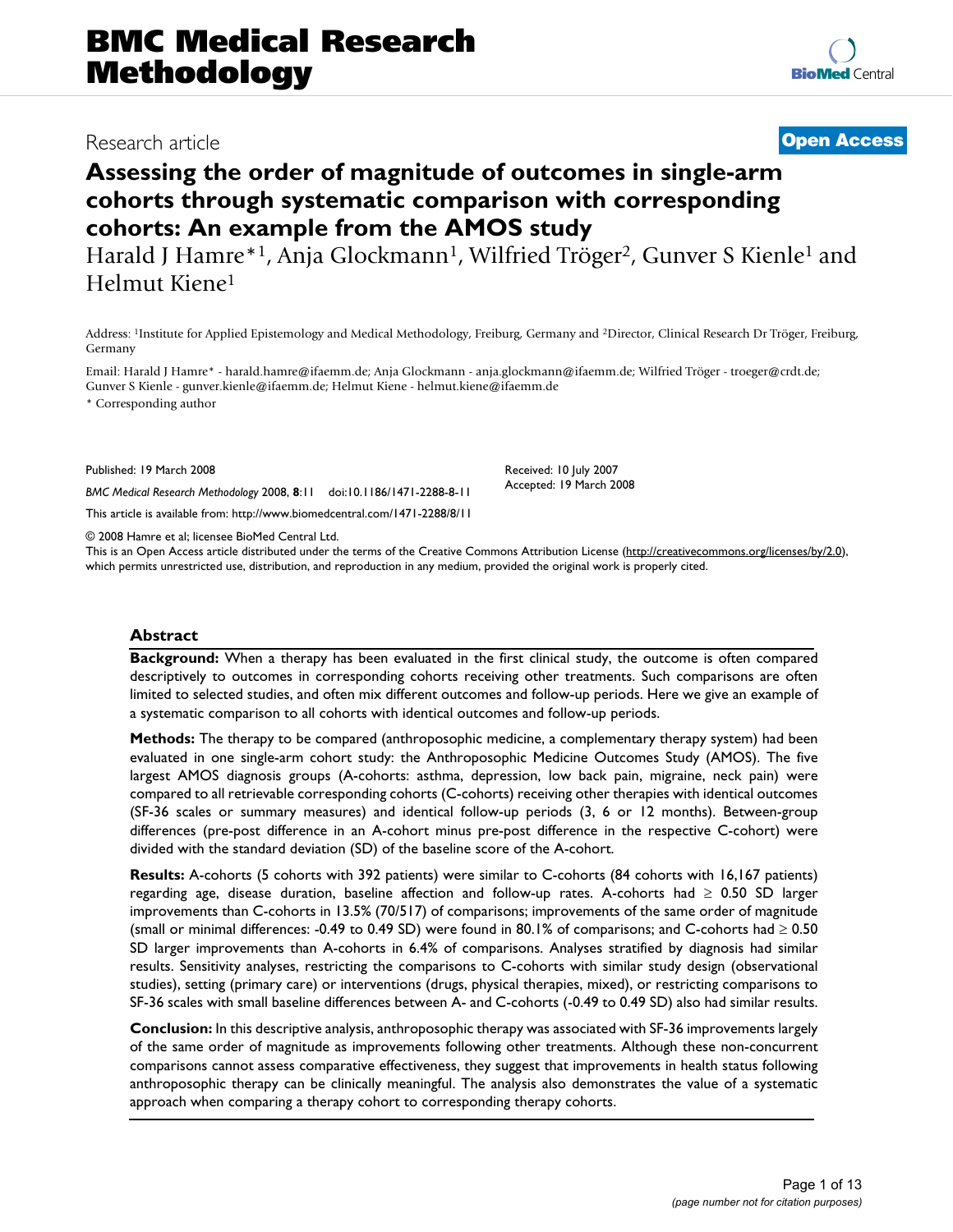# **Background**

In the early phase of the clinical evaluation of a therapy, when first study results are published, it can be desirable to assess outcomes of this reference therapy relative to outcomes of other treatments for the disease in question. At this stage, a systematic review of controlled studies of the reference therapy vs. other treatments will give limited information, because few such studies will be available. An alternative is to compare the reference cohort (or cohorts) to all corresponding cohorts, i. e. to single-arm cohorts and therapy arms in controlled studies, receiving other treatments. Although such 'all corresponding cohorts comparisons' cannot assess comparative effectiveness, they nevertheless yield information about the order of magnitude of treatment outcomes. For therapies which have been evaluated exclusively in single-arm studies (e. g. many drugs [1-4], surgery [5-8], other procedures [9,10]), 'corresponding cohort comparisons' remain the only possibility.

Brief comparisons with corresponding cohorts are often presented in discussion sections of papers (e. g. [11,12]), and are often unsystematic (limited to selected studies) and imprecise (mixing different outcomes and follow-up periods). Here we give an example of a systematic comparative review, restricted to cohorts with identical outcome measures and comparable follow-up periods. Since the cohorts compared are derived from different studies, the comparisons are necessarily explorative and the analyses descriptive: results are not pooled, but are ordered in increasing magnitude.

# **Methods**

# *Reason for the review*

The reference therapy (anthroposophic medicine, a physician-provided complementary therapy system including counselling, medication, art and movement exercises, and massage) had been evaluated in a large single-arm cohort study: the Anthroposophic Medicine Outcomes Study (AMOS) [13]. AMOS was conducted in 1998–2005 in Germany. Outpatients with chronic disorders were enrolled before starting anthroposophic therapy and followed up for four years [14-17].

For the five largest AMOS diagnosis groups in adult patients (asthma, depression [18], low back pain [19], migraine, and neck pain), AMOS is so far the only outpatient study of anthroposophic therapy for the respective diagnoses [20]. In all five groups, changes in health status had been evaluated with the SF-36 Health Survey, which is widely used [21], enabling comparisons to other cohorts. We conducted a systematic review, comparing these five cohorts (A-cohorts, 392 patients from 90 medical practices, enrolled up to 31 December 2005) to all retrievable patient cohorts (C-cohorts) with corresponding diagnoses, outcome measure (SF-36), and follow-up periods.

# *Objective*

The objective of this systematic review was to assess the comparative order of magnitude of pre-post changes in health status in adult patients receiving anthroposophic therapy for one of five chronic diseases.

# *Eligible comparison studies*

For comparison to A-cohorts, we considered prospective studies from any setting in any country with any therapeutic intervention including treatment-as-usual, and with a cohort of at least 20 evaluable patients, published in Danish, English, German, French, Italian, Norwegian, Russian, Spanish or Swedish.

Studies were eligible if at least 80% of participants of the study or of a defined subgroup had one of the following five diagnoses occurring in at least 20 adult AMOS patients: asthma, depression, low back pain, migraine, and neck pain. No requirements of diagnostic criteria were made. Low back pain cohorts with more than 25% patients with congenital spinal malformations, spinal infectious or malignant disease, ankylosing spondylitis, Behcet's Syndrome, Reiter's Syndrome, osteoporosis with vertebral fracture, spinal stenosis, spondylolysis, spondylolisthesis, fibromyalgia, traumatic vertebral fracture or previous spinal operations were excluded from the analysis (these diagnoses were excluded from the corresponding A-cohort). Studies with all persons aged  $\geq 60$  years were also excluded (only 12% of A-patients were aged  $\geq$ 60 years).

Studies were required to have at least one of the following ten outcomes from the SF-36 Health Survey, four-week version: eight SF-36 scales (Physical Function, Role Physical, Role Emotional, Social Functioning, Mental Health, Bodily Pain, Vitality, General Health), SF-36 Physical Component Summary Measure or SF-36 Mental Component Summary Measure. The outcome was included if the arithmetic mean was presented with a number or could be estimated from a figure (a) before commencement of any study intervention, and (b) after three, six, or 12 months  $(\pm 20\%)$ .

#### *Literature search*

We searched Ovid MEDLINE, Ovid MEDLINE In-Process & Other Non-Indexed Citations, Journals@Ovid full text, BIOSIS Previews, Cochrane Database of Systematic Review, American College of Physicians Journal Club, Database of Abstracts of Reviews of Effects, Cochrane Central Register of Controlled Trials, Psychlit, the online SF-36 database [22], literature references of retrieved arti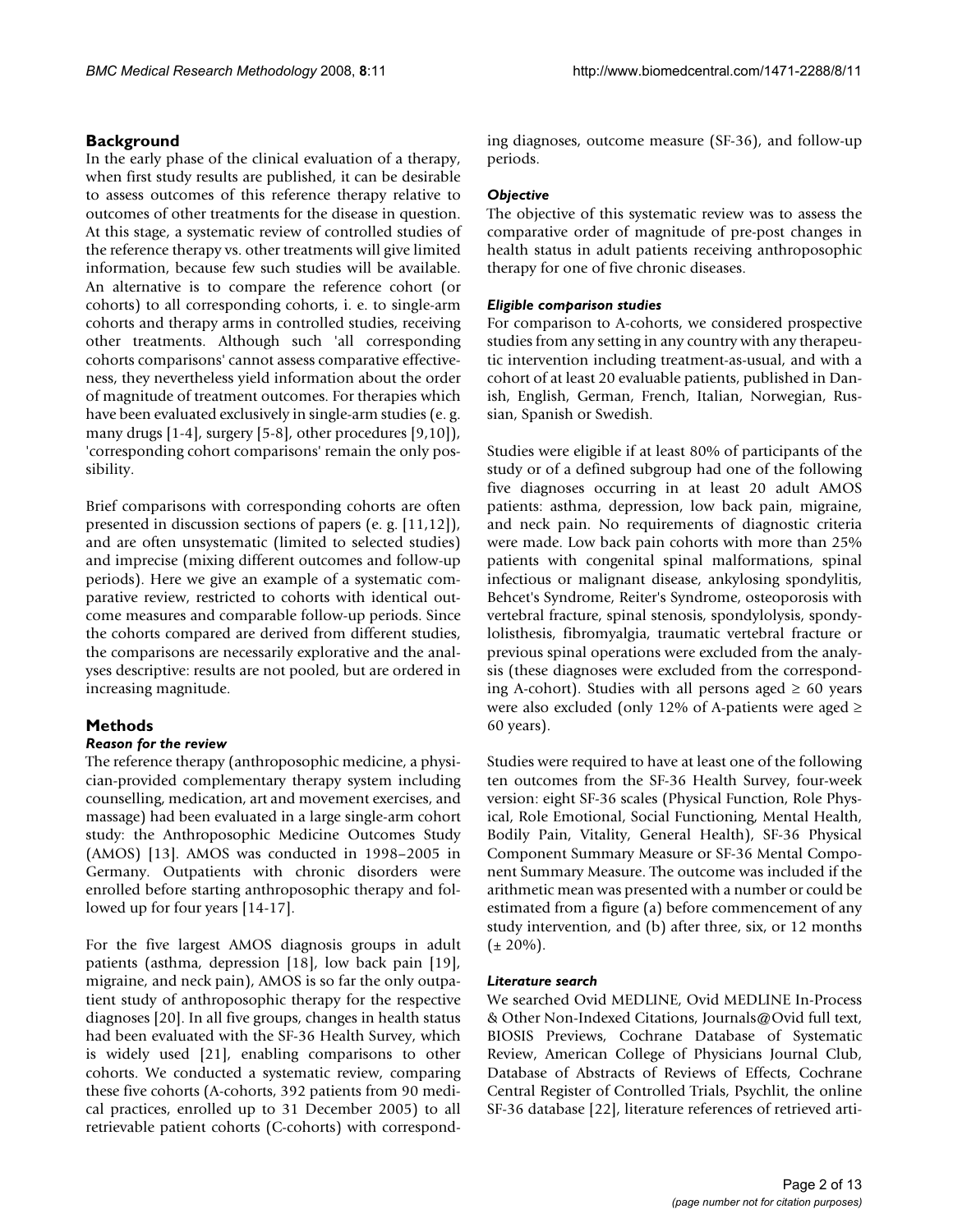cles and our own literature archive. Articles published up to December 2005 were considered.

The general search strategy was: "SF-36 keyword" in title, abstract or keyword AND "disease keyword" in title. SF-36 keywords were "SF-36" OR "Short-Form" OR "Medical Outcomes" OR "Quality of Life" OR "Disability" OR "Outcome Assessment (Health Care)". Disease keywords were "Asthma" OR "Depress\*" OR "Dysthymic disorder" OR "Low back pain" OR "Spinal diseas\*" OR "Migraine" OR "Neck Pain" OR ["Spinal Diseas\*" AND "Neck"].

Articles were read and assessed for provisional inclusion by one reviewer. All provisionally included articles were re-assessed for fulfilment of eligibility criteria by a second reviewer. Disagreements about fulfilment of eligibility criteria were resolved by discussion. Data of included articles were extracted and entered into Microsoft Excel data files by one person; all entered data were subject to source document verification by another person.

### *Analysis*

Units of analysis were individual SF-36 outcomes of the smallest statistically independent cohorts. Data from cohorts which were not statistically independent (e. g. patients randomised to drug therapy with or without information booklet, outcomes not differing between the two treatment groups) were pooled prior to analysis.

For each C-cohort, the following study characteristics were extracted and tabulated: diagnosis, publication year, evaluable SF-36 outcomes, sample size at baseline, last evaluable follow-up, follow-up rates, design, setting, country, age, gender, disease duration, and study treatment.

The statistical analysis (SPSS 14.0) was descriptive. For each evaluable SF-36 outcome of a C-cohort, the pre-post difference (mean score at last evaluable follow-up minus mean baseline score) was subtracted from the corresponding difference of the respective A-cohort, yielding a mean outcome difference ((Mean<sub>A-FU</sub> - Mean<sub>A-0</sub>) - (Mean<sub>C-FU</sub> - $Mean_{C-0}$ ). For each of the ten SF-36 outcomes, mean outcome differences were analysed with summary statistics of distribution of the differences. In order to aggregate all differences of all outcomes, the differences were also expressed as between-group effect sizes through division by the standard deviation (SD) of the baseline score of the A-cohort ((Mean<sub>A-FU</sub> - Mean<sub>A-0</sub>) - (Mean<sub>C-FU</sub> - Mean<sub>C-0</sub>)/  $SD<sub>A-0</sub>$ ). The baseline SD of the A-cohort was used instead of the SD of the C-cohort or a pooled SD from A- and Ccohorts because the SD was not available for many Ccohorts. To avoid redundancy when aggregating differences across SF-36 outcomes, comparisons of SF-36 Physical and Mental Component Summary Measures were not included if, for the C-cohort in question, all the eight SF-

36 scales were evaluable for comparison. Effect sizes and baseline differences were classified as large  $(≥ 0.80)$ , medium (0.50–0.79), small (0.20–0.49) and minimal (0.00–0.19) [23,24]. An improvement of the same order of magnitude was defined as a minimal-to-small effect size (range -0.49 to 0.49). Due to the descriptive nature of this analysis, no hypothesis testing was performed.

Analyses were performed for all comparisons and stratified by SF-36 outcomes, by diagnoses, and both. In addition, four sensitivity analyses (SA1-4) were performed in order to study effects of reducing the heterogeneity of the comparisons. In each SA, between-group effect sizes were reanalysed, restricting the number of comparisons according to study design, setting, intervention or baseline status: In SA1, study designs of C-cohorts were restricted to observational studies (non-randomised comparative studies and single-arm cohorts), i.e. excluding randomised trials, because the randomisation prerequisite might lead to a selection of patients with different characteristics, compared to observational studies such as AMOS. In SA2, settings of C-cohorts were restricted to primary care or health maintenance organizations, because most A-patients were recruited in primary care. In SA3, treatments of C-cohorts were restricted to drugs, physiotherapy or other physical therapies or mixed treatments, because these interventions were deemed to be most similar to the AMOS treatment modalities. In SA4, comparisons were restricted to SF-36 scales with small baseline differences (maximum 0.49 SD) between the respective Aand C-cohorts, because scales with large baseline differences may have differing room for improvement following therapy, for regression to the mean etc.

# **Results**

#### *Excluded publications*

A total of 530 publications were excluded from this review for the following reasons: diagnosis not fulfilling eligibility criteria (n = 192 publications), no follow-up data (n = 129), no SF-36 data (n = 55), multiple publications (n = 43), SF-36 data presented without means  $(n = 31)$ , cohort with all patients  $\geq 60$  years (n = 27), duration of followup differing > 20% from three, six, and 12 months, respectively  $(n = 20)$ , no baseline SF-36 data  $(n = 12)$ , cohort with  $<$  20 patients (n = 8), SF-36 acute form only (n = 3), modified SF-36 ( $n = 3$ ), language not fulfilling eligibility criteria (n = 2), no trial (n = 1), other (n = 4). A table of excluded publications with reasons for exclusion is provided in Additional file 1.

### *Description of AMOS cohorts and corresponding cohorts All diagnoses analysed together*

The five A-cohorts with a total of 392 patients were compared to 84 C-cohorts with 16,167 patients. These 84 Ccohorts were presented in 63 publications (Table 1, for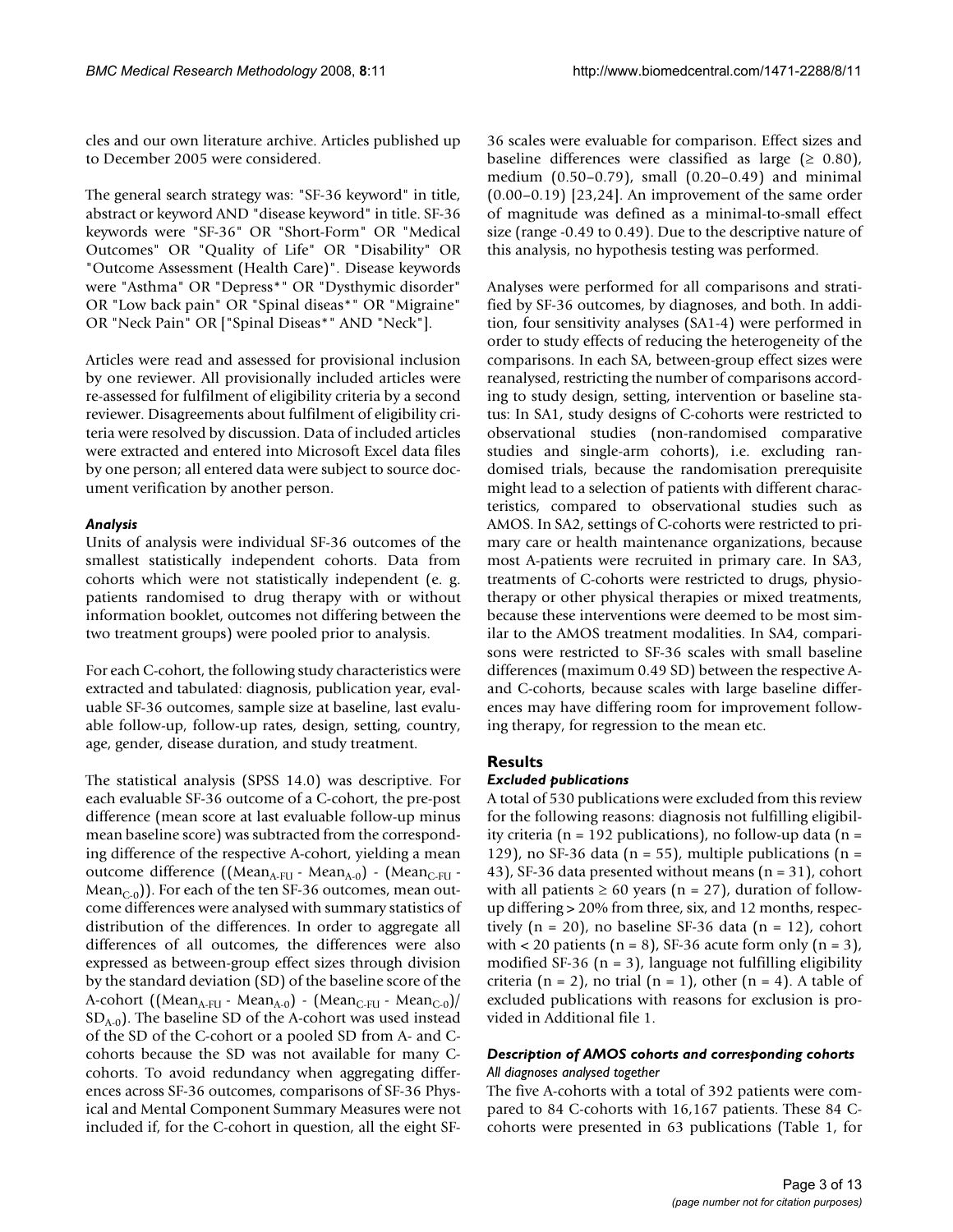| <b>Diagnosis</b> |                                   |     | <b>AMOS</b> cohorts        |                     | <b>Corresponding cohorts</b> |                 |         |                            |      |  |  |  |
|------------------|-----------------------------------|-----|----------------------------|---------------------|------------------------------|-----------------|---------|----------------------------|------|--|--|--|
|                  | <b>Cohorts</b><br><b>Patients</b> |     | <b>Patients per cohort</b> | <b>Publications</b> | Cohorts                      | <b>Patients</b> |         | <b>Patients per cohort</b> |      |  |  |  |
|                  | N                                 | N   | Percent                    | Mean                | N                            | N               | N       | Percent                    | Mean |  |  |  |
| Asthma           |                                   | 56  | 14.3%                      | 56                  | $\mathsf{H}$                 | $\overline{2}$  | 2.030   | 12.6%                      | 169  |  |  |  |
| Depression       |                                   | 174 | 44.4%                      | 174                 | $\overline{13}$              | 19              | 4.440   | 27.5%                      | 234  |  |  |  |
| Low back pain    |                                   | 80  | 20.4%                      | 80                  | 24                           | 30              | 4.701   | 29.1%                      | 157  |  |  |  |
| Migraine         |                                   | 42  | 10.7%                      | 42                  | $\overline{13}$              | 21              | 4.240   | 26.2%                      | 202  |  |  |  |
| Neck pain        |                                   | 40  | 10.2%                      | 40                  | $\mathbf{2}$                 | ኀ               | 756     | 4.7%                       | 378  |  |  |  |
| Total            | 5                                 | 392 | 100.0%                     | 78                  | 63                           | 84              | 16, 167 | 100.0%                     | 192  |  |  |  |

**Table 1: Overview of cohorts, patients and diagnoses**

details see also Additional file 2). Diagnoses are described below and in Additional file 3. Seven of the 84 C-cohorts were published in the period 1994–1996, 15 in 1997– 1999, 23 in 2000–2002 and 39 were published in 2003– 2005. Evaluable outcomes of C-cohorts were: all eight SF-36 scales (n = 40 of 84 C-cohorts), SF-36 Physical or Mental Component Summary Measures or both (n = 11), all eight SF-36 scales plus SF-36 Physical or Mental Component Summary Measures or both (n = 20), less than all eight SF-36 scales ( $n = 13$ ).

Median sample size per cohort was 56 patients (interquartile range (IQR) 41–127 patients) for A-cohorts and 137 patients (IQR 65–244) for C-cohorts. The last evaluable follow-up ensued after three months in 23 of 84 Ccohorts, after six months in 32 C-cohorts and after 12 months in 29 C-cohorts. Three-month-follow-up rates were 87.5% and 83.0% in A- and C-cohorts, respectively; six-month rates were 82.1% and 79.1%; and 12-month rates were 78.8% and 72.2%.

Study designs of C-cohorts were randomised controlled trials (n = 40 of 84 C-cohorts), non-randomised comparative studies ( $n = 9$ ) and single-arm cohort studies ( $n =$ 35). Study settings of A-patients were primary care practice (85.5%, 337 of 389 evaluable A-patients), referral practice (10.5%), and outpatient clinic (2.8%). Study settings of C-cohorts were primary care or health maintenance organization (n = 27 C-cohorts, 33.6% (5427/ 16,167) of C-patients), non-academic hospital or outpatient clinic (n = 19 C-cohorts, 25.2% of C-patients), academic hospital or outpatient clinic ( $n = 27, 22.0\%$ ) and other or not specified ( $n = 11, 18.1\%$ ).

The 84 C-cohorts came from the USA  $(n = 37)$ , Germany  $(n = 13)$ , United Kingdom  $(n = 11)$ , Canada  $(n = 4)$ , Australia (n = 3), Japan (n = 3), Italy (n = 2), Spain (n = 2), from eight other countries (each C-cohort:  $n = 1$ ) and from more than one country  $(n = 1)$ .

Mean age, weighted for sample size, was 44.4 years (SD 11.6) in A-cohorts and 44.4 years in C-cohorts (evaluable in 76 of 84 C-cohorts). The percentage of women was 83.2% (326/392) in A-cohorts and 59.6% (8,897/14,927) in C-cohorts (evaluable in 77 C-cohorts). Mean disease duration, weighted for sample size, was 10.5 years (SD 12.8) in A-cohorts and 12.8 years in C-cohorts (evaluable for 14 of 84 C-cohorts).

Main anthroposophic treatment modalities in A-patients were: eurythmy therapy (45.4%, 178 of 392 A-patients), art therapy (26.5%), rhythmical massage therapy (11.5%), and physician-provided anthroposophic therapy (16.6%). Study treatments in C-cohorts were: drugs (n = 32 of 84 C-cohorts, 47.3%, 7,655 of 16,167 Cpatients), treatment-as-usual (n = 17 C-cohorts, 14.9% of C-patients), surgery ( $n = 8$ , 9.0%), physiotherapy ( $n = 4$ , 10.1%), other physical therapy ( $n = 5$ , 1.4%), educational intervention ( $n = 7, 5.9\%$ ), and mixed or other therapy ( $n$  $= 11, 11.4\%$ ).

#### *Analyses stratified by diagnoses*

Data on gender, age, study design, setting, disease duration at baseline, study treatments, last follow-up and follow-up rates, stratified by diagnosis, are presented in Additional file 3. The diagnosis neck pain had only two Ccohorts; therefore, the following description refers to the remaining diagnoses – asthma, depression, low back pain and migraine – with a range of 12–30 C-cohorts per diagnosis. In all four diagnoses, the percentage of women was higher in A-cohorts than in C-cohorts; absolute percent differences ranged from 9% (asthma: 70% and 61% women in A- and C-cohorts, respectively) to 44% (low back pain: 86% and 42% women). Age was similar in Aand C-cohorts. In C-cohorts the proportion of randomised trials was higher in depression (84%, 16 of 19 Ccohorts) than in other diagnoses (range 19%–43%). In Apatients the proportion recruited in primary care was lower in asthma (48%, 27 of 56 patients) than in other diagnoses (88%–97%). Correspondingly, the proportion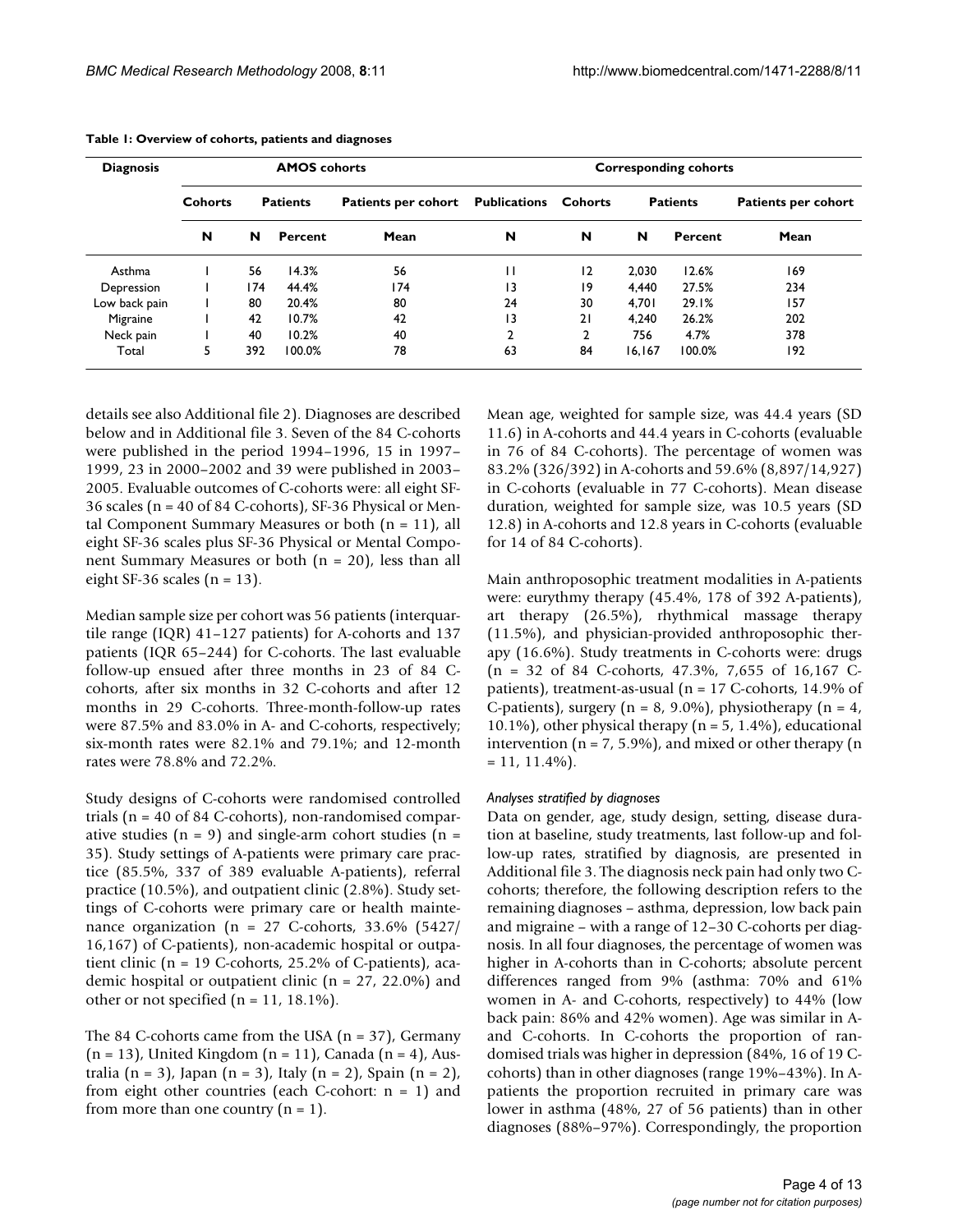of C-cohorts recruited in primary care/health maintenance organization settings was lowest for asthma (8%, 1 of 12 C-cohorts) and highest in depression (74%, 14 of 19 C-cohorts). In asthma, disease duration was similar in Aand C-cohorts (median 14.5 years and 14.5 years, respectively; n = 6 evaluable C-cohorts), the other diagnoses had only 1–3 cohorts with evaluable data on disease duration. Most frequent study treatments in C-cohorts were drugs (migraine, asthma, depression: 71%, 58% and 42% of Ccohorts, respectively) and treatment-as-usual (low back pain, 30% of C-cohorts). Follow-up-rates of A- and Ccohorts differed little across diagnoses.

#### *Comparisons between AMOS cohorts and corresponding cohorts*

For separate analysis of individual SF-36 scales, a total of 552 comparisons between A-cohorts and C-cohorts were possible (Tables 2, 3, 4 Fig. 1). For aggregated analysis of all SF-36 scales, comparisons of SF-36 Physical and Mental Component Summary Measures were excluded for cohorts with all eight SF-36 scales evaluable (35 excluded comparisons), resulting in 517 comparisons.

### *Main analysis: all diagnoses and SF-36 scales analysed together (517 comparisons)*

At baseline (Table 5), A-cohorts were slightly more severely affected than C-cohorts (median difference 0.22 SD, IQR -0.13 to +0.53); baseline differences between Aand C-cohorts were minimal or small (-0.49 SD to 0.49 SD) in 65.6% (339/517) of the comparisons; medium-tolarge ( $\geq$  0.50 SD) with A-cohorts more severely affected than C-cohorts in 26.5% of the comparisons; and medium-to-large with C-cohorts more severely affected in 7.9% of the comparisons.

At follow-up (Table 6, Fig. 2, All diagnoses), outcome comparisons showed effect sizes (pre-post improvements of A-cohorts minus pre-post improvements of C-cohorts divided by standard deviation of baseline score of Acohorts) with a median of  $0.11$  (IQR -0.11 to  $0.35$ ).

• Effect sizes were positive, i. e. showing larger ( $\geq 0.20$ ) improvements of A-cohorts than of C-cohorts in 41.0% (212/517) of the comparisons. These positive effect sizes were large  $(≥ 0.80)$  in 3.3% of the comparisons, medium (0.50–0.79) in 10.3% and small (0.20–0.49) in 27.5% of the comparisons.

• Effect sizes showed minimal differences (-0.19 to 0.19) between A- and C-cohorts in 41.4% of the comparisons.

• Effect sizes were negative, i. e. showing larger improvements of C-cohorts than of A-cohorts in 17.6% of the comparisons. These negative effect sizes were large  $(≥$ 0.80) in 2.5% of the comparisons, medium (0.50–0.79) in 3.9% and small (0.20–0.49) in 11.2% of the comparisons.

The proportion of comparisons showing improvements in A- and C-cohorts of the same order of magnitude (minimal-to-small effect sizes, range -0.49 to 0.49) was 80.1% (414 of 517 comparisons).

### *Analyses stratified by SF-36 scales (552 comparisons)*

Baseline scores of individual SF-36 scales in A- and Ccohorts are presented in Table 2, baseline between-group differences in standard deviations in Table 3. At baseline, A-cohorts were more severely affected than C-cohorts for 8 SF-36 scales, with median differences ranging from 0.05 SD (Role Physical, Bodily Pain) to 0.54 (General Health), while C-cohorts were more severely affected for 2 scales, with median differences of 0.14 (Physical Functioning) and 0.40 (Physical Component Summary). The proportion of baseline comparisons with minimal-to-small differences (-0.49 SD to 0.49 SD) ranged from 44% (General Health) to 81% (Role Physical, Role Emotional).

Outcome comparisons of individual SF-36 scales are presented in Table 2 (score differences) and in Table 4 and Fig. 1 (effect sizes). Median effect sizes ranged from -0.05 (Role Emotional) to 0.27 (Physical Component Summary), while the proportion of outcome comparisons with minimal-to-small differences (-0.49 to +0.49) ranged from 67% (Bodily Pain) to 93% (Role Emotional).

#### *Analyses stratified by diagnosis (517 comparisons)*

The diagnosis neck pain had only 10 comparisons; therefore the following description refers to the remaining diagnoses – asthma, depression, low back pain and migraine – with a range of 77–202 comparisons per diagnosis.

At baseline (Table 5), A-cohorts were more severely affected than C-cohorts in all four diagnoses: the median baseline difference in standard deviations (0.22 for all cohorts) ranged from 0.02 (asthma) to 0.42 (migraine), while the proportion of baseline comparisons with small baseline differences (-0.49 to +0.49 SD; 66% for all comparisons) ranged from 57% (migraine) to 86% (asthma).

Outcome comparisons in effect sizes (Table 6) showed very little variation: the median effect size (0.11 for all comparisons) ranged from 0.05 (asthma) to 0.17 (depression), while the proportion of comparisons with minimal-to-small differences (-0.49 to +0.49; 80% for all comparisons) ranged from 77% (depression and low back pain) to 85% (migraine).

*Analyses stratified by SF-36 scales and diagnoses (552 comparisons)* These analyses are presented in Additional file 4.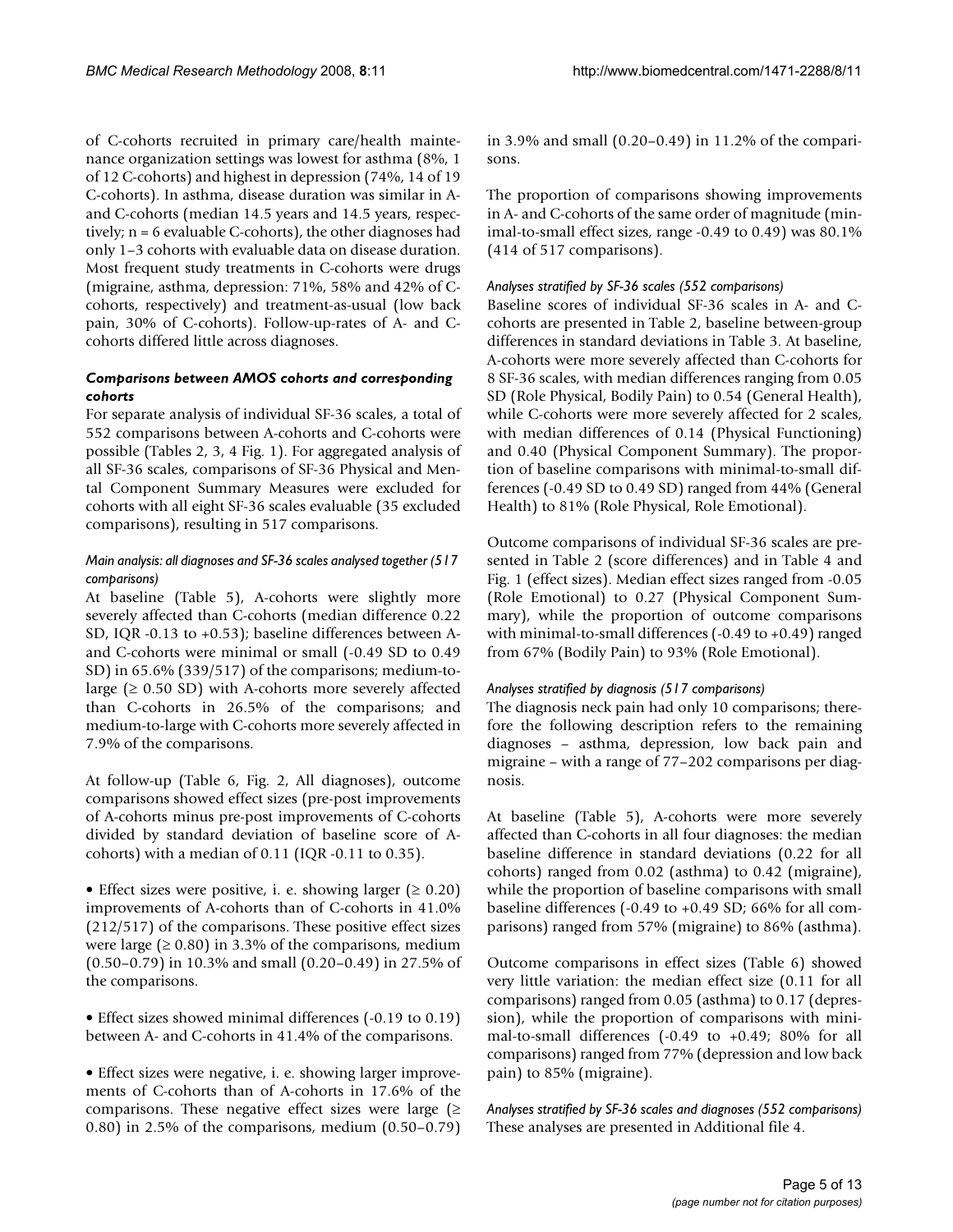

#### **Figure 1**

**Outcome comparisons stratified by individual SF-36 scales**. Differences between pre-post improvements of AMOS cohorts and improvements of corresponding cohorts for the eight SF-36 scales (0–100) and the SF-36 Physical and Mental Component Summary measures, expressed in effect sizes and ordered in increasing magnitude for each scale (altogether n = 552 comparisons). Positive differences indicate larger pre-post improvement in AMOS cohort than in corresponding cohort.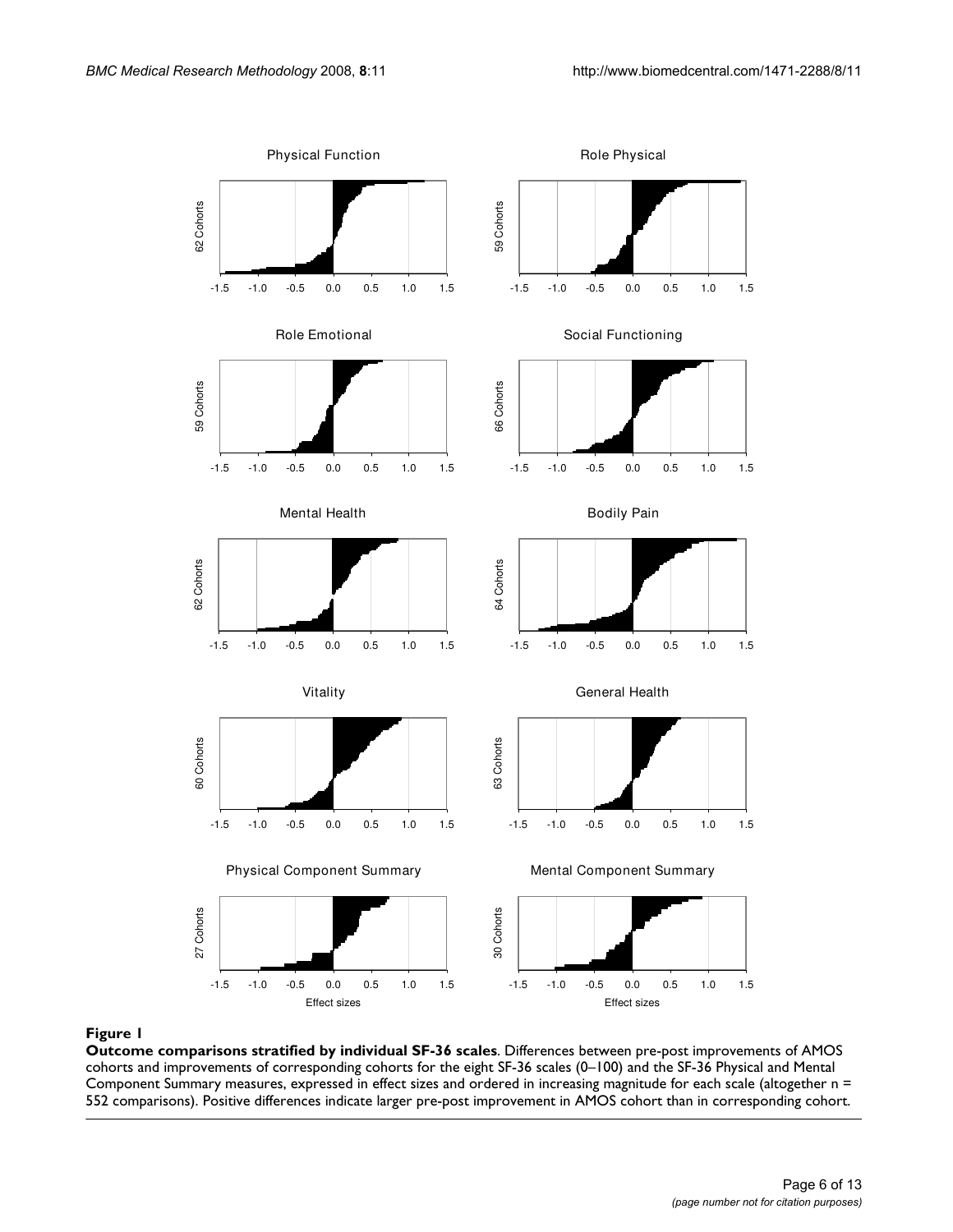| SF-36 scale               |       |       | <b>Baseline</b>                                  |    | Follow-up |                  |                                         |                                           |         |            |            |            |  |
|---------------------------|-------|-------|--------------------------------------------------|----|-----------|------------------|-----------------------------------------|-------------------------------------------|---------|------------|------------|------------|--|
|                           |       |       | AMOS patients ( $N = 392$ patients in 5 cohorts) |    |           |                  | Corresponding cohorts (N = 552 cohorts) | Outcome differences (N = 552 comparisons) |         |            |            |            |  |
|                           | Mean* | $SD*$ | Median*                                          | N  | Mean **   | SD <sup>**</sup> | Median <sup>**</sup>                    | Mean ***                                  | $SD***$ | 25-per *** | Median *** | 75-per *** |  |
| <b>Physical Function</b>  | 72.8  | 23.8  | 80.0                                             | 62 | 65.1      | 19.2             | 68.6                                    | 0.6                                       | 9.4     | $-2.0$     | 2.0        | 4.4        |  |
| Role Physical             | 37.4  | 38.5  | 25.0                                             | 59 | 40.0      | 18.3             | 43.4                                    | 4.1                                       | 4.1     | $-6.3$     | 5.0        | 12.4       |  |
| Role Emotional            | 42.4  | 41.5  | 33.3                                             | 59 | 59.2      | 16.6             | 62.2                                    | $-0.2$                                    | 11.3    | $-7.5$     | $-2.0$     | 7.7        |  |
| Social Functioning        | 54.8  | 25.1  | 50.0                                             | 66 | 61.0      | 12.9             | 60.7                                    | 2.6                                       | 9.2     | $-2.8$     | 2.0        | 8.8        |  |
| Mental Health             | 49.3  | 20.9  | 48.0                                             | 62 | 61.9      | 10.9             | 64.0                                    | 2.0                                       | 6.7     | $-0.9$     | 2.2        | 6.4        |  |
| <b>Bodily Pain</b>        | 48.8  | 28.1  | 41.0                                             | 64 | 45.8      | 15.5             | 44.8                                    | 2.7                                       | 10.0    | $-1.7$     | 2.8        | 9.2        |  |
| Vitality                  | 34.3  | 18.0  | 35.0                                             | 60 | 45.6      | 9.6              | 47.4                                    | 3.4                                       | 6.9     | $-1.0$     | 3.9        | 8.7        |  |
| General Health            | 48.3  | 19.9  | 47.0                                             | 63 | 60.3      | 10.2             | 60.3                                    | 2.9                                       | 5.4     | $-1.3$     | 4.0        | 6.9        |  |
| <b>Physical Component</b> | 41.7  | 10.2  | 41.3                                             | 27 | 37.3      | 7.6              | 37.7                                    | 1.5                                       | 3.9     | $-0.3$     | 2.4        | 3.9        |  |
| <b>Mental Component</b>   | 35.6  | 12.7  | 34.0                                             | 30 | 40.4      | 7.7              | 42.4                                    | 0.3                                       | 5.0     | $-3.6$     | $-0.5$     | 3.7        |  |

\*of patients. \*\*of cohorts. \*\*\*of differences. N: Number of cohorts. 25-per: 25-percentile. 75-per: 75-percentile. Each outcome difference refers to one SF-36 scale at the last evaluable follow-up of the corresponding cohort: Mean difference from baseline in AMOS cohort minus mean difference from baseline in corresponding cohort. A positive difference indicates that AMOS cohorts show larger improvements than corresponding cohorts.

#### *Sensitivity analyses*

Four sensitivity analyses were performed (Table 7, see Methods for details). SA1, SA2 and SA4 had very small effects on the outcome differences: in each analysis the median effect size was reduced from 0.11 to 0.08, while the proportion comparisons with minimal-to-small differences (-0.49 to +0.49 SD; 80% for all comparisons) ranged from 83% to 88%. In SA3, study settings of Ccohorts were restricted to primary care or health maintenance organizations, whereby the median effect size was increased from 0.11 to 0.24, while the proportion of comparisons with minimal-to-small differences was increased to 88%. The combination of  $SA1 + SA2 + SA3 + SA4$ yielded only 5 evaluable cohorts with 16 comparisons, while results differed little from the main analysis (median effect size 0.07; minimal-to-small differences in 94% of comparisons).

#### **Discussion**

We have presented a systematic comparative review of SF-36 outcomes in five chronic conditions (asthma, depression, low back pain, migraine, neck pain). The review was prompted by the availability of results from the first study of a given therapy (the AMOS study of anthroposophic medicine in outpatients with various chronic diseases [13]). The objective was to assess the order of magnitude of AMOS outcomes, relative to outcomes of other therapies. For this purpose we compared AMOS diagnostic subgroups (A-cohorts) to all retrievable patient cohorts (Ccohorts) with corresponding diagnoses, outcome measures and follow-up periods. More than 500 comparisons of ten different SF-36 scales showed improvements largely of the same order of magnitude in corresponding A- and C-cohorts (minimal-to-small differences in 80% of the comparisons); with medium-to-large differences favouring A- and C-groups in 14% and 7% of the comparisons, respectively.

This systematic review has five characteristic features: 1) we compared one reference therapy to all other treatments for the respective indications; 2) each comparison was of corresponding cohorts from different studies; 3) comparisons were restricted to cohorts with identical outcome measure and comparable follow-up periods; 4) analyses were descriptive, with results ordered in increasing magnitude instead of being pooled; and 5) different outcomes were converted to a common metric, allowing for data synthesis into one variable. We are not aware of other systematic reviews combining these five features.

This type of review can be regarded as a systematic extension and upgrading of the common 'discussion-reviews' in publications presenting new therapies, where results of the first therapy study are compared descriptively to results of other treatments for the given indication. In contrast to such narrative reviews, the present review has the strengths of systematic, criteria-based literature selection and analysis.

For complementary and other complex therapy systems in widespread use regardless of whether evidence from randomised trials exists, it has been argued that the conventional drug research strategy – starting with studies of biological mechanisms and moving through Phase I, II and III clinical trials – should be replaced by a more appropriate strategy, moving from descriptive studies ('Phase 1') towards comparative studies of the whole system and its parts, and ending with studies of biological mechanisms ('Phase 5') [25]. In the context of this reversed strategy, the present review would represent an intermediate step between Phases 1–2 (studies of para-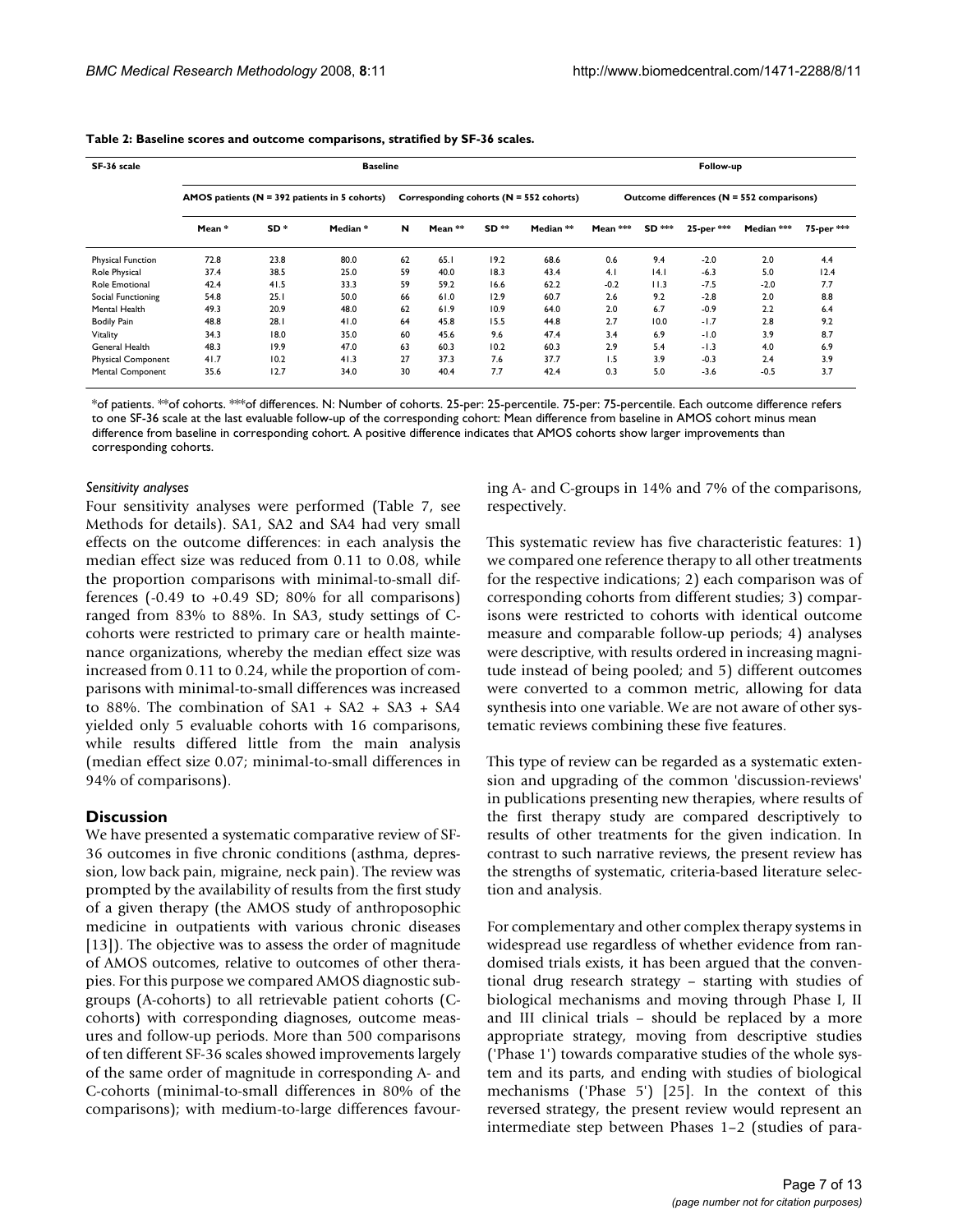| SF-36 scale                | Median<br>Interquartile range<br>Ranges: Number (percentage) of comparisons<br>$-0.79$ to $-0.5$<br>$\leq$ -0.8<br>$-0.49$ to $-0.2$<br>$-0.19$ to $0.19$<br>$0.2$ to $0.49$<br>$0.5$ to $0.79$<br>$\geq 0.8$ |                    |        |        |         |        |        | N (total) |        |          |
|----------------------------|---------------------------------------------------------------------------------------------------------------------------------------------------------------------------------------------------------------|--------------------|--------|--------|---------|--------|--------|-----------|--------|----------|
|                            |                                                                                                                                                                                                               |                    |        |        |         |        |        |           |        |          |
| Physical Functioning       | 0.14                                                                                                                                                                                                          | $-0.20$ to $0.72$  | 0(0)   | 0(0)   | 16(26)  | 19(31) | 9(15)  | 7(11)     | 11(18) | 62 (100) |
| Role Physical              | $-0.05$                                                                                                                                                                                                       | $-0.40$ to $0.30$  | 3(5)   | 6(10)  | 15(25)  | 15(25) | 18(31) | 2(3)      | 0(0)   | 59 (100) |
| Role Emotional             | $-0.14$                                                                                                                                                                                                       | $-0.39$ to 0.07    | (2)    | 9(15)  | 15(25)  | 26(44) | 7(12)  | (2)       | 0(0)   | 59 (100) |
| Social Functioning         | $-0.24$                                                                                                                                                                                                       | $-0.56$ to $0.18$  | 7(11)  | 14(21) | 15(23)  | 14(21) | 10(15) | 5(8)      | (2)    | 66 (100) |
| Mental Health              | $-0.41$                                                                                                                                                                                                       | $-0.59$ to $-0.19$ | 7(11)  | 17(27) | 22(35)  | 13(21) | 2(3)   | (2)       | 0(0)   | 62 (100) |
| <b>Bodily Pain</b>         | $-0.05$                                                                                                                                                                                                       | $-0.41$ to 0.13    | 7 (11) | 7(11)  | 10(16)  | 29(45) | 6(9)   | 4(6)      | (2)    | 64 (100) |
| Vitality                   | $-0.41$                                                                                                                                                                                                       | $-0.63$ to $-0.22$ | 10(17) | 12(20) | 24 (40) | 13(22) | (2)    | 0(0)      | 0(0)   | 60 (100) |
| General Health             | $-0.54$                                                                                                                                                                                                       | $-0.84$ to $-0.10$ | 19(30) | 14(22) | 14(22)  | 9(14)  | 5(8)   | 2(3)      | 0(0)   | 63 (100) |
| Physical Component Summary | 0.40                                                                                                                                                                                                          | $-0.12$ to $0.84$  | 0(0)   | 3(11)  | 2(7)    | 5(19)  | 6(22)  | 4(15)     | 7(26)  | 27 (100) |
| Mental Component Summary   | $-0.17$                                                                                                                                                                                                       | $-0.55$ to $0.06$  | 2(7)   | 8(27)  | 4(13)   | 13(43) | 3(10)  | 0(0)      | 0(0)   | 30 (100) |

**Table 3: Baseline differences in standard deviations, stratified by SF-36 scales. Each comparison refers to one SF-36 scale at baseline: Mean score in AMOS cohort minus mean score in corresponding cohort, divided by standard deviation of score in AMOS cohort. A negative difference indicates that AMOS cohorts have worse health status than corresponding cohorts at baseline.**

digms, utilization, perceived benefit and safety) and Phase 3 (comparative effectiveness studies).

Notably, the present review is limited to comparative order of magnitude. For our review, data from one singlearm study were available. Accordingly, each single comparison was of two cohorts derived from different studies. The only predefined criteria were comparable diagnosis and follow-up period, and identical outcome measure. Aand C-cohorts were found to be similar regarding age, disease duration, baseline affection and follow-up rates, and different regarding sample size and gender. Sensitivity analyses, restricting the number of comparisons to increase comparability of study design, settings, therapy, and baseline scores, had only small effects on the results. Notably, representative data on disease duration in Ccohorts was only available for one out of five diagnoses (asthma). Furthermore, only 15% of C-cohorts were from the same country as the A-cohorts (Germany). Other study characteristics of interest, including screening data, comorbidity and the use of adjunctive therapies, were only sparingly and heterogeneously documented in C-

cohorts and hence were not evaluable. Because of the residual heterogeneity in these non-concurrent comparisons, the assessment could not be aimed at statistical precision. The analyses were purely descriptive, without attempting to pool data or to adjust for within-group differences (except simple adjustment for differences in baseline scores).

Our search strategy was limited to ten online databases, thus some eligible studies may have been missed. Sample sizes were less than 50 patients for A-cohorts with migraine and neck pain. Furthermore, only two cohorts with neck pain were available for comparison. Otherwise, a range of patient settings (primary care, clinic, academic hospital) and treatments (as-usual, drugs, physical therapies, educational intervention, surgery) were represented in the primary analyses of C-cohorts. Finally, the present review was restricted to a generic health status instrument (SF-36). Disease-specific comparisons might be more sensitive to relevant differences undetected by this review. On the other hand, anthroposophic therapy aims to improve a broad range of symptoms and functional limitations

**Table 4: Outcome comparisons in effect sizes, stratified by SF-36 scales. Each comparison refers to one SF-36 scale at the last evaluable follow-up of the corresponding cohort: Mean difference from baseline in AMOS cohort minus mean difference from baseline in corresponding cohort, divided by standard deviation of baseline score of AMOS cohort. A positive difference indicates that AMOS cohorts show larger improvements than corresponding cohorts.**

| SF-36 scale                | Median  | Interguartile range | Ranges: Number (percentage) of comparisons |                   |                   |                   |                 |                 |            |          |  |  |
|----------------------------|---------|---------------------|--------------------------------------------|-------------------|-------------------|-------------------|-----------------|-----------------|------------|----------|--|--|
|                            |         |                     | $\leq -0.8$                                | $-0.79$ to $-0.5$ | $-0.49$ to $-0.2$ | $-0.19$ to $0.19$ | $0.2$ to $0.49$ | $0.5$ to $0.79$ | $\geq 0.8$ |          |  |  |
| Physical Functioning       | 0.09    | $-0.09$ to $0.20$   | 4(6)                                       | 2(3)              | 6(10)             | 35 (56)           | 12(19)          | (2)             | 2(3)       | 62 (100) |  |  |
| Role Physical              | 0.13    | $-0.16$ to $0.35$   | 0(0)                                       | (2)               | 10(17)            | 24(41)            | 17(29)          | 6(10)           | (2)        | 59 (100) |  |  |
| Role Emotional             | $-0.05$ | $-0.18$ to 0.21     | (2)                                        | $\vert$ (2)       | 10(17)            | 32(54)            | 13(22)          | 2(3)            | 0(0)       | 59 (100) |  |  |
| Social Functioning         | 0.09    | $-0.12$ to 0.37     | 0(0)                                       | 6(9)              | 7 (II)            | 24 (36)           | 18(27)          | 6(9)            | 5(8)       | 66 (100) |  |  |
| Mental Health              | 0.12    | $-0.05$ to 0.33     | 2(3)                                       | 2(3)              | 4(6)              | 28 (45)           | 18(29)          | 6(10)           | 2(3)       | 62 (100) |  |  |
| <b>Bodily Pain</b>         | 0.12    | $-0.06$ to $0.44$   | 4(6)                                       | 3(5)              | 5(8)              | 25(39)            | 13(20)          | 11(17)          | 3(5)       | 64 (100) |  |  |
| Vitality                   | 0.23    | $-0.06$ to $0.52$   | (2)                                        | 3(5)              | 7(12)             | 16(27)            | 18(30)          | 11(18)          | 4(7)       | 60 (100) |  |  |
| General Health             | 0.20    | $-0.06$ to $0.36$   | 0(0)                                       | (2)               | 6(10)             | 24 (38)           | 24 (38)         | 8(13)           | 0(0)       | 63 (100) |  |  |
| Physical Component Summary | 0.27    | $-0.03$ to 0.36     | (4)                                        | (4)               | 4(15)             | 7 (26)            | 10(37)          | 4(15)           | 0(0)       | 27 (100) |  |  |
| Mental Component Summary   | $-0.03$ | $-0.31$ to 0.34     | 2(7)                                       | 2(7)              | 6(20)             | 10(33)            | 6(20)           | 3(10)           | (3)        | 30 (100) |  |  |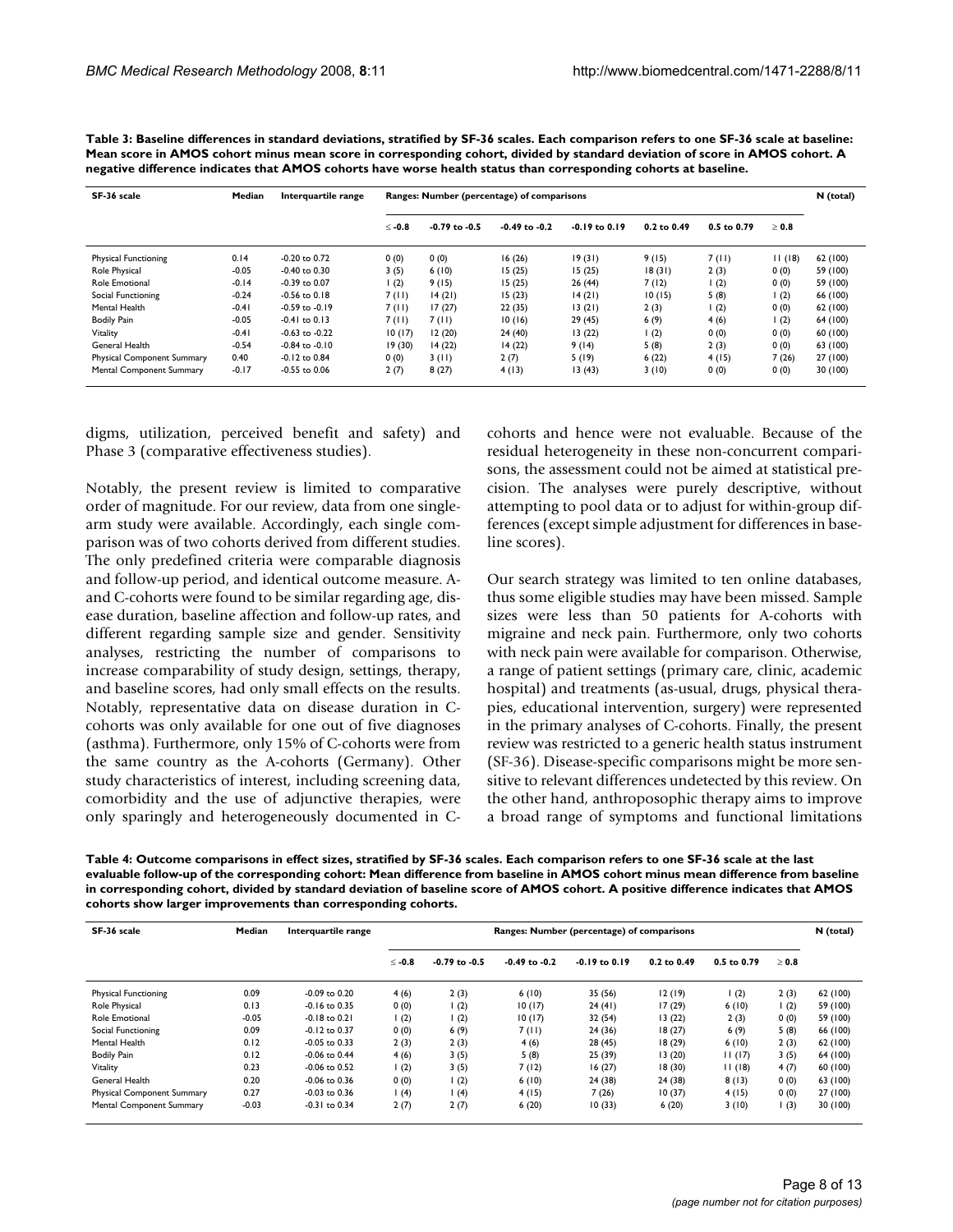| <b>Diagnosis</b> | Median  | Interguartile range<br>Ranges: Number (percentage) of comparisons |          |                   |                   |                 |                 |                          |       |           |
|------------------|---------|-------------------------------------------------------------------|----------|-------------------|-------------------|-----------------|-----------------|--------------------------|-------|-----------|
|                  |         |                                                                   | $<$ -0.8 | $-0.79$ to $-0.5$ | $-0.49$ to $-0.2$ | $-0.19$ to 0.19 | $0.2$ to $0.49$ | $0.5$ to $0.79$          | > 0.8 |           |
| Asthma           | $-0.02$ | $-0.20$ to $+0.27$                                                | 0(0)     | 4(5)              | 15(20)            | 34 (44)         | 17(22)          | 7(9)                     | 0(0)  | 77 (100)  |
| Depression       | $-0.25$ | $-0.51$ to $+0.03$                                                | 10(13)   | 9(12)             | 28(36)            | 19(24)          | 9(12)           | 0(0)                     | 3(4)  | 78 (100)  |
| Low back pain    | $-0.05$ | $-0.45$ to $+0.31$                                                | 15(7)    | 30(15)            | 38 (19)           | 58 (29)         | 32(16)          | 15(7)                    | 14(7) | 202 (100) |
| Migraine         | $-0.42$ | $-0.64$ to $-0.17$                                                | 28(19)   | 36(24)            | 48 (32)           | 31(21)          | 6(4)            | $\mathsf{I}(\mathsf{I})$ | 0(0)  | 150 (100) |
| Neck pain        | $-0.37$ | $-0.66$ to $-0.12$                                                | (10)     | 3(30)             | 2(20)             | 3(30)           | 0(0)            | (10)                     | 0(0)  | 10(100)   |
| Total            | $-0.22$ | $-0.53$ to $+0.13$                                                | 55 (11)  | 82(16)            | 131(25)           | 144 (28)        | 64 (12)         | 24(5)                    | 17(3) | 517 (100) |

**Table 5: Baseline differences in standard deviations, stratified by diagnosis. Each comparison refers to one SF-36 scale at baseline: Mean score in AMOS cohort minus mean score in corresponding cohort, divided by standard deviation of score in AMOS cohort. A negative difference indicates that AMOS cohorts have worse health status than corresponding cohorts at baseline.**

rather than only disease-specific symptoms [26], and broad instruments like the SF-36 may therefore be particularly appropriate [19].

Within the limits of non-concurrent comparisons, this review suggests that anthroposophic therapy for chronic asthma, back or neck pain, depression and migraine can be associated with improvements of SF-36 scales of largely the same order of magnitude as improvements following other treatments. This implication may sound trivial, but is not. If our analyses had shown mostly small improvements compared to other treatments, one might have concluded that further studies of SF-36 as outcome of anthroposophic therapy are not worthwhile. Had our analysis shown large differences favouring anthroposophic treatment, results would have appeared more impressive. Had our results been very heterogeneous (showing mostly large differences in both directions) it would have been necessary to compare C-cohorts with large positive and negative differences, respectively, to see if these two sets of cohorts differ systematically in other respects. The present results suggest that anthroposophic therapy can be associated with clinically meaningful improvements of health status.

The analysis also demonstrates the value of a systematic approach to corresponding cohort comparisons, which is particularly relevant for therapies evaluated exclusively or predominantly in single-arm studies. A relevant question in this respect is the appropriate range of C-cohorts to include and the associated workload (almost 600 publications were assessed for the present analysis). The starting point for the present comparative review was a reference cohort with many diagnoses; therefore we included the five largest evaluable diagnosis groups. In many other circumstances, it would be appropriate to analyse only one diagnosis. In the present review, we restricted comparisons to C-cohorts with similar follow-up period and identical outcome measure. Depending on the research question and the amount of available C-cohorts, further restrictions could be applied e. g. regarding design, setting, therapy and baseline status, as in the sensitivity analyses of the present review. Notably, in our analyses these restrictions, applied individually or simultaneously, had only small effects on the results: the maximum effect was an increase in the median effect size by 0.13 when the setting of C-cohorts was restricted to primary care/health maintenance organizations. Combined restrictions are possible, but will further reduce the number of C-cohorts. In this review, the combination of SA1 + SA2 + SA3 + SA4

**Table 6: Outcome comparisons in effect sizes, stratified by diagnosis. Each comparison refers to one SF-36 scale at the last evaluable follow-up of the corresponding cohort: Mean difference from baseline in AMOS cohort minus mean difference from baseline in corresponding cohort, divided by standard deviation of baseline score of AMOS cohort. A positive difference indicates that AMOS cohorts show larger improvements than corresponding cohorts.**

| <b>Diagnosis</b> | Median | Interguartile range | Ranges: Number (percentage) of comparisons |                   |                   |                   |                 |                 |       |           |  |  |
|------------------|--------|---------------------|--------------------------------------------|-------------------|-------------------|-------------------|-----------------|-----------------|-------|-----------|--|--|
|                  |        |                     | $<$ -0.8                                   | $-0.79$ to $-0.5$ | $-0.49$ to $-0.2$ | $-0.19$ to $0.19$ | $0.2$ to $0.49$ | $0.5$ to $0.79$ | > 0.8 |           |  |  |
| Asthma           | 0.05   | $-0.18$ to $0.30$   | l (I)                                      | 4(5)              | 13(17)            | 33(43)            | 18(23)          | 6(8)            | 2(3)  | 77 (100)  |  |  |
| Depression       | 0.17   | $-0.09$ to 0.37     | 3(4)                                       | 4(5)              | 6(8)              | 26(33)            | 28 (36)         | 9(12)           | 2(3)  | 78 (100)  |  |  |
| Low back pain    | 0.12   | $-0.12$ to 0.33     | 9(4)                                       | 10(5)             | 22 (11)           | 77 (38)           | 57 (28)         | 21(10)          | 6(3)  | 202 (100) |  |  |
| Migraine         | 0.10   | $-0.08$ to 0.35     | 0(0)                                       | 2(1)              | 16(11)            | 77 (51)           | 34(23)          | 14(9)           | 7(5)  | 150 (100) |  |  |
| Neck pain        | 0.44   | 0.23 to 0.54        | 0(0)                                       | 0(0)              | (10)              | (10)              | 5(50)           | 3(30)           | 0(0)  | 10(100)   |  |  |
| Total            | 0.11   | $-0.11$ to 0.35     | 13(3)                                      | 20(4)             | 58 (11)           | 214(41)           | 142(27)         | 53 (10)         | 17(3) | 517 (100) |  |  |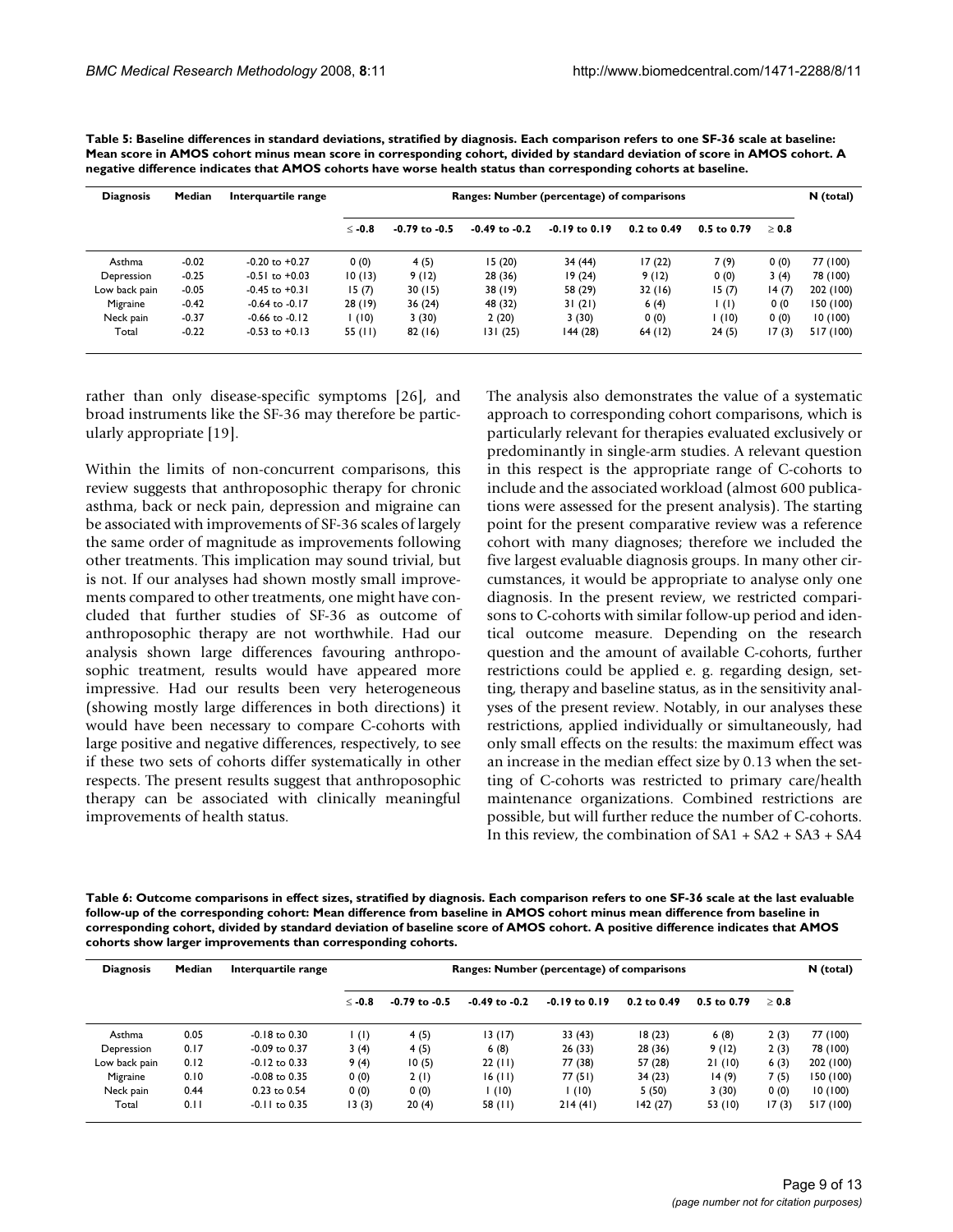

# **Figure 2**

**Outcome comparisons stratified by diagnoses**. Differences between pre-post improvements of AMOS cohorts and improvements of corresponding cohorts for all SF-36 scales and summary measures, expressed in effect sizes and ordered in increasing magnitude: for all diagnoses and for individual diagnoses (altogether n = 517 comparisons). Positive effect sizes indicate larger pre-post improvement in AMOS cohort than in corresponding cohort.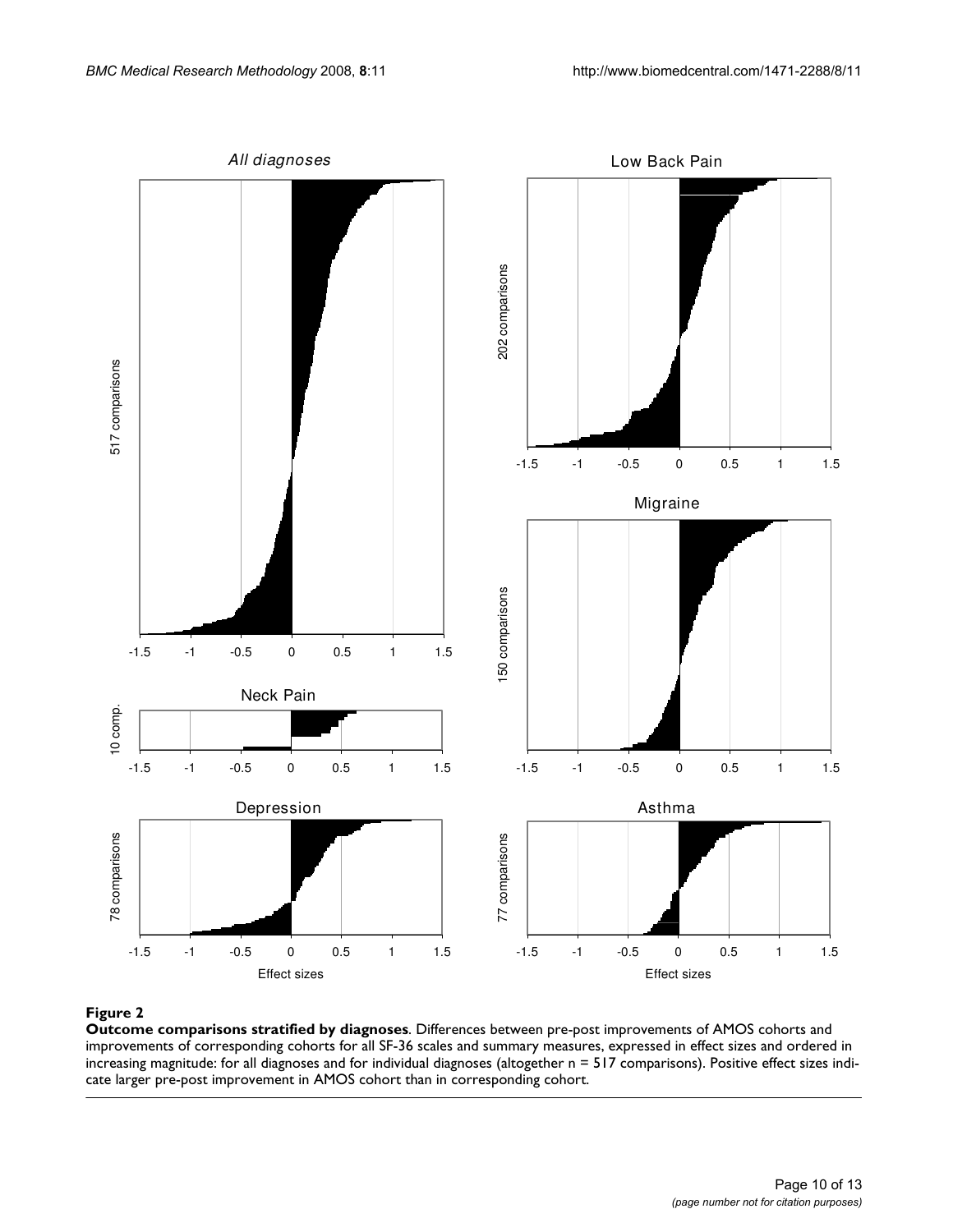|  | Table 7: Outcome comparisons in effect sizes: Sensitivity analyses (SA) |  |  |  |  |
|--|-------------------------------------------------------------------------|--|--|--|--|
|--|-------------------------------------------------------------------------|--|--|--|--|

| <b>Analysis</b>                                                                                         | <b>Median</b> | Interquartile range |          | Ranges: Number (percentage) of comparisons |                   | N (total)                     | N       |                 |            |                            |    |
|---------------------------------------------------------------------------------------------------------|---------------|---------------------|----------|--------------------------------------------|-------------------|-------------------------------|---------|-----------------|------------|----------------------------|----|
|                                                                                                         |               |                     | $<$ -0.8 | -0.79 to -0.5                              | $-0.49$ to $-0.2$ | $-0.19$ to $0.19$ 0.2 to 0.49 |         | $0.5$ to $0.79$ | $\geq$ 0.8 | <b>Comparisons Cohorts</b> |    |
| Main analysis: any design, setting,<br>intervention, and baseline status                                | 0.11          | $-0.11$ to 0.35     | 13(3)    | 20(4)                                      | 58 $(11)$         | 214(41)                       | 142(27) | 53 (10)         | 17(3)      | 517 (100)                  | 84 |
| SAI: Design: only observational studies<br>(excluding randomised controlled trials)                     | 0.08          | $-0.14$ to $0.28$   | 6(2)     | 11(4)                                      | 40(13)            | 140(47)                       | 77(26)  | 21(7)           | 6(2)       | 301 (100)                  | 44 |
| SA2: Setting: only primary care/health<br>maintenance organization                                      | 0.24          | $0.03$ to $0.38$    | 3(2)     | 4(3)                                       | 9(7)              | 42 (30)                       | 60(43)  | 16(12)          | 4(3)       | 138 (100)                  | 27 |
| SA3: Intervention: only drugs,<br>physiotherapy, other physical therapy, or<br>mixed                    | 0.08          | $-0.09$ to 0.30     | 3(1)     | 7(2)                                       | 36 (11)           | 164(50)                       | 86 (26) | 21(6)           | 8(2)       | 325 (100)                  | 49 |
| SA4: Baseline status: only comparisons<br>with small baseline difference (< 0.50<br>standard deviation) | 0.08          | $-0.13$ to 0.28     | 5(1)     | 14(4)                                      | 41(12)            | 161(47)                       | 81(24)  | 29(9)           | 9(3)       | 340 (100)                  | 81 |
| $SAI + SA2 + SA3 + SA4$                                                                                 | 0.07          | $-0.03$ to 0.19     | 0(0)     | 0(0)                                       | 2(13)             | 10(63)                        | 3(19)   | 0(0)            | (6)        | 16(100)                    | 5  |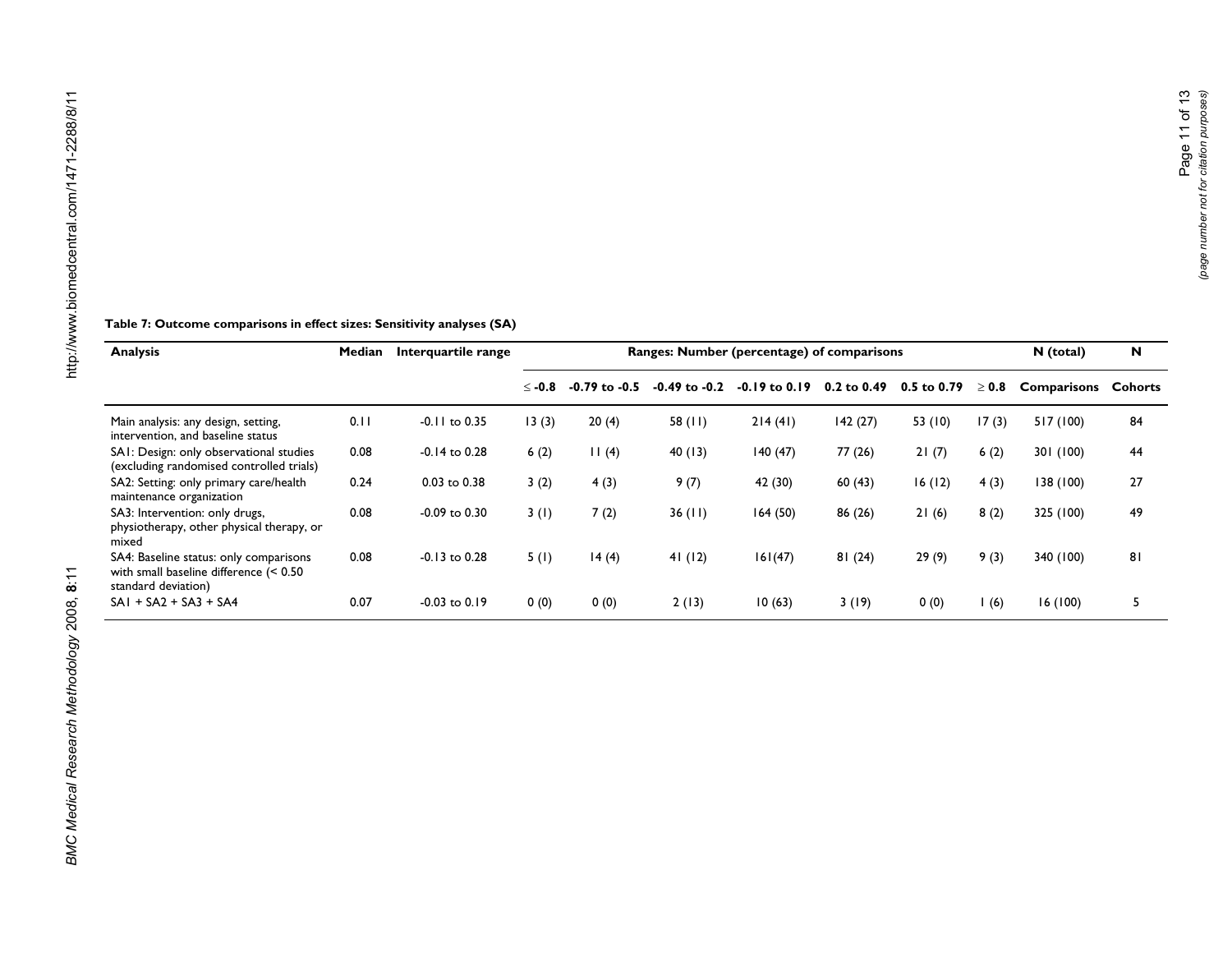resulted in only five evaluable C-cohorts with two diagnoses.

A problem when defining narrow inclusion criteria for any systematic review is that researchers familiar with the pool of potentially eligible studies might choose inclusion criteria that produce results favouring their research agenda (inclusion criteria bias) [27]. This problem can be prevented when broad criteria are used for the main analysis and restrictive criteria are applied secondarily, as in the present review. A general advantage of applying both broad and restricted inclusion criteria for one review is the additional information on how results change when inclusion criteria are altered.

Conversely, with some indications and outcome measures, the number of available C-cohorts may be very small. In such cases it may be necessary to widen the inclusion criteria, e. g. to include cohorts with other follow-up periods and outcome measures than in the reference study. Another scenario is the situation of having a body of C-cohorts from studies with very similar design, interventions and control groups (e. g. placebo-controlled randomised trials of one drug), which might enable researchers to incorporate data also from control groups, and to pool data and adjust for between-group differences [28]. Corresponding cohort comparisons may also be applied to safety aspects of medications and therapies, and should take into account setting (e. g. spontaneous reporting system, retrospective survey or prospective cohort) and outcome measure (e. g. adverse events, suspected adverse reactions or medically confirmed adverse reactions) [29].

# **Conclusion**

In this descriptive analysis, anthroposophic therapy was associated with SF-36 improvements largely of the same order of magnitude as improvements following other treatments. Although these non-concurrent comparisons cannot assess comparative effectiveness, they suggest that improvements in health status following anthroposophic therapy can be clinically meaningful. The analysis also demonstrates the value of a systematic approach when comparing a therapy cohort to corresponding therapy cohorts.

# **Abbreviations**

A-cohorts: AMOS cohorts; AMOS: Anthroposophic Medicine Outcomes Study; C-cohorts: corresponding cohorts; IQR: interquartile range, SD: standard deviation.

# **Competing interests**

The author(s) declare that they have no competing interests.

# **Authors' contributions**

HJH, GSK and HK designed the review. HJH and WT wrote the analysis plan. AG analysed data. HJH performed literature search, re-assessed provisionally included articles, was principal author of the paper, had full access to all data, and is guarantor. All authors contributed to manuscript drafting and revision and approved the final manuscript.

# **Additional material**

# **Additional file 1**

*Excluded publications. List of excluded publications with reasons for exclusion*

Click here for file

[\[http://www.biomedcentral.com/content/supplementary/1471-](http://www.biomedcentral.com/content/supplementary/1471-2288-8-11-S1.pdf) 2288-8-11-S1.pdf]

# **Additional file 2**

*Included publications. List of included publications* Click here for file [\[http://www.biomedcentral.com/content/supplementary/1471-](http://www.biomedcentral.com/content/supplementary/1471-2288-8-11-S2.pdf) 2288-8-11-S2.pdf]

# **Additional file 3**

*Description of AMOS cohorts and corresponding cohorts, stratified by diagnosis. Descriptive data for AMOS cohorts and for corresponding cohorts on gender, age, study design, setting, disease duration at baseline, study treatment, last follow-up and follow-up rates* Click here for file [\[http://www.biomedcentral.com/content/supplementary/1471-](http://www.biomedcentral.com/content/supplementary/1471-2288-8-11-S3.pdf) 2288-8-11-S3.pdf]

# **Additional file 4**

*Comparative analyses, stratified by diagnosis and SF-36 scales. Baseline scores of AMOS cohorts and of corresponding cohorts as well as betweengroup outcome differences, stratified by diagnosis and SF-36 scales* Click here for file [\[http://www.biomedcentral.com/content/supplementary/1471-](http://www.biomedcentral.com/content/supplementary/1471-2288-8-11-S4.pdf) 2288-8-11-S4.pdf]

# **Acknowledgements**

This review was funded by the Software-AG Stiftung and the Innungskrankenkasse Hamburg, with supplementary grants from the Deutsche BKK, the Betriebskrankenkasse des Bundesverkehrsministeriums, the Dr. Hauschka Stiftung, the Förderstiftung Anthroposophische Medizin, the Mahle Stiftung, and the Zukunftsstiftung Gesundheit. The sponsors had no influence on study design or planning; on collection, analysis, or interpretation of data; on the writing of the manuscript; or on the decision to submit the manuscript for publication. We thank P. Siemers for technical assistance.

#### **References**

- 1. Claassen J, Hirsch LJ, Emerson RG, Mayer SA: **[Treatment of](http://www.ncbi.nlm.nih.gov/entrez/query.fcgi?cmd=Retrieve&db=PubMed&dopt=Abstract&list_uids=11903460) [refractory status epilepticus with pentobarbital, propofol, or](http://www.ncbi.nlm.nih.gov/entrez/query.fcgi?cmd=Retrieve&db=PubMed&dopt=Abstract&list_uids=11903460) [midazolam: a systematic review.](http://www.ncbi.nlm.nih.gov/entrez/query.fcgi?cmd=Retrieve&db=PubMed&dopt=Abstract&list_uids=11903460)** *Epilepsia* 2002, **43:**146-153.
- 2. Sibai BM: **[Diagnosis and management of gestational hyperten](http://www.ncbi.nlm.nih.gov/entrez/query.fcgi?cmd=Retrieve&db=PubMed&dopt=Abstract&list_uids=12850627)[sion and preeclampsia.](http://www.ncbi.nlm.nih.gov/entrez/query.fcgi?cmd=Retrieve&db=PubMed&dopt=Abstract&list_uids=12850627)** *Obstet Gynecol* 2003, **102:**181-192.